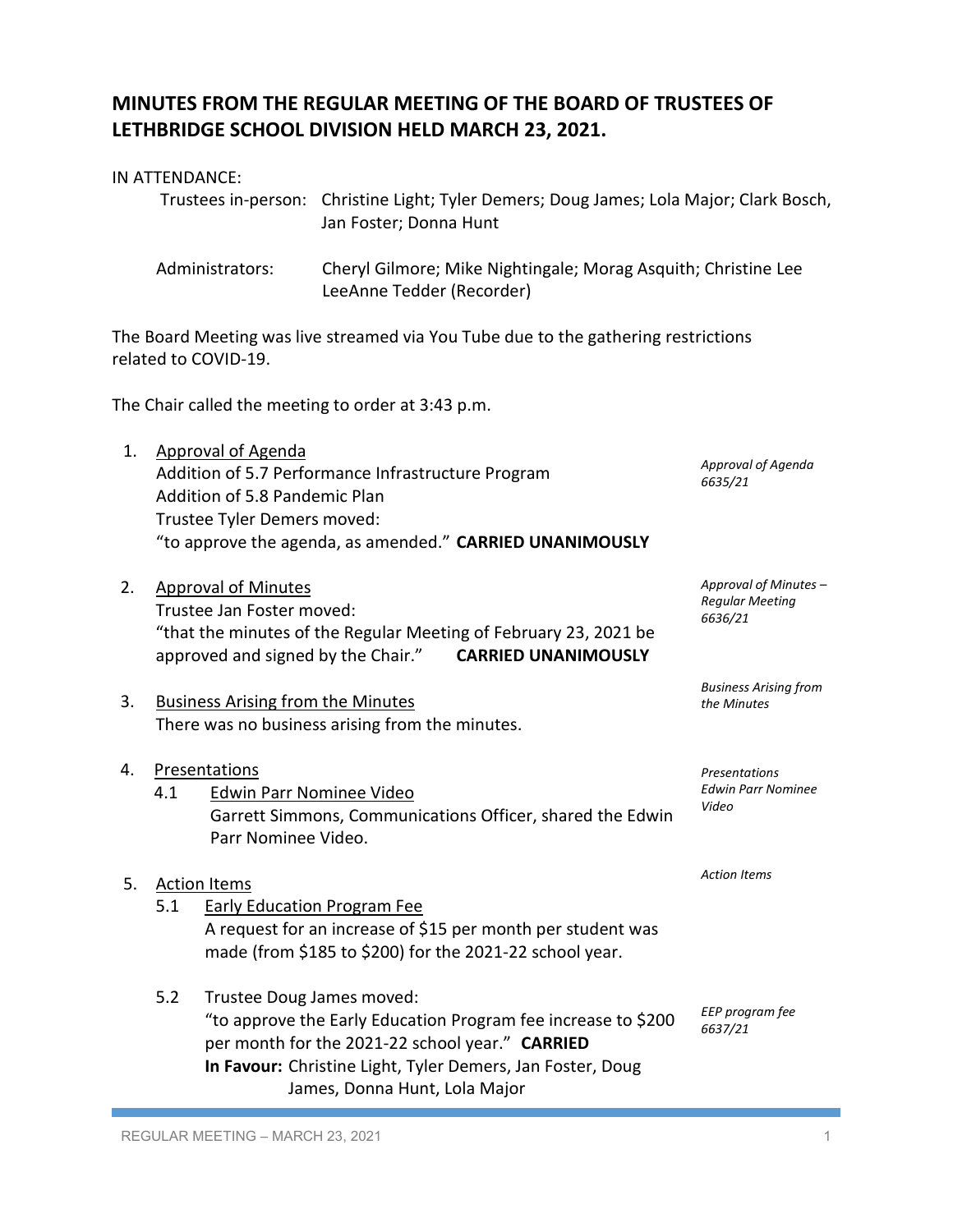**Opposed:** Clark Bosch

5.3 Policy Review

The following policies were reviewed by the Board.

|     | Trustee Lola Major moved:<br>"that the Board approve Policy 402.12 Staff Learning, as<br>amended."<br><b>CARRIED UNANIMOUSLY</b>                                                                                                         | Policy 402.12 Staff<br>Learning<br>6638/21                                   |
|-----|------------------------------------------------------------------------------------------------------------------------------------------------------------------------------------------------------------------------------------------|------------------------------------------------------------------------------|
|     | Trustee Lola Major moved:<br>"that the Board approve Policy 505.9 Appeals Concerning<br>Student Matters, as amended." CARRIED UNANIMOUSLY                                                                                                | Policy 505.9 Appeals<br>Concerning Student<br><b>Matters</b><br>6639/21      |
|     | Trustee Lola Major moved:<br>"that the Board approve Policy 403.3 Employee Discipline, as<br>amended."<br><b>CARRIED UNANIMOUSLY</b>                                                                                                     | Policy 403.3 Employee<br><b>Discipline</b><br>6640/21                        |
|     | Policy 1003.1 Channels of Communication and Disputes<br>Resolution will go back to the Policy Advisory Committee for<br>further revisions.                                                                                               | Policy 1003.1 Channels<br>of Communication and<br><b>Disputes Resolution</b> |
| 5.4 | <b>Second Quarter Financial Report</b><br>Trustee Donna Hunt moved:<br>"to receive the 2020-2021 Second Quarter Financial Report, as<br>presented."<br><b>CARRIED UNANIMOUSLY</b>                                                        | 2020-2021 Second<br><b>Quarter Financial</b><br>Report<br>6641/21            |
| 5.5 | <b>Board Budget Belief Statements</b><br>Trustee Tyler Demers moved:<br>"to adopt the Budget Belief Statements for 2021-22, as<br>amended."<br><b>CARRIED UNANIMOUSLY</b>                                                                | <b>Board Budget Belief</b><br><b>Statements</b><br>6642/21                   |
| 5.6 | <b>Three-Year Capital Plan</b><br>Trustee Doug James moved:<br>"to approve the 2022-2024 Capital Plan, as presented."<br><b>CARRIED UNANIMOUSLY</b>                                                                                      | Three-Year Capital<br>Plan<br>6643/21                                        |
|     | Public Forum - Bradley and Allison Purcell-Pike presented on the topic of<br>E-Sports in Lethbridge School Division. The Pikes sought clarification and<br>direction with ways for students to carry on with virtual activity such as E- | <b>Public Forum</b>                                                          |

| 5.7 | <b>Electricity RFP</b>                                          | Electricity RFP |
|-----|-----------------------------------------------------------------|-----------------|
|     | Trustee Doug James moved:                                       | 6644/21         |
|     | "to approve the Electricity Supply contract signed with Capital |                 |

Sports.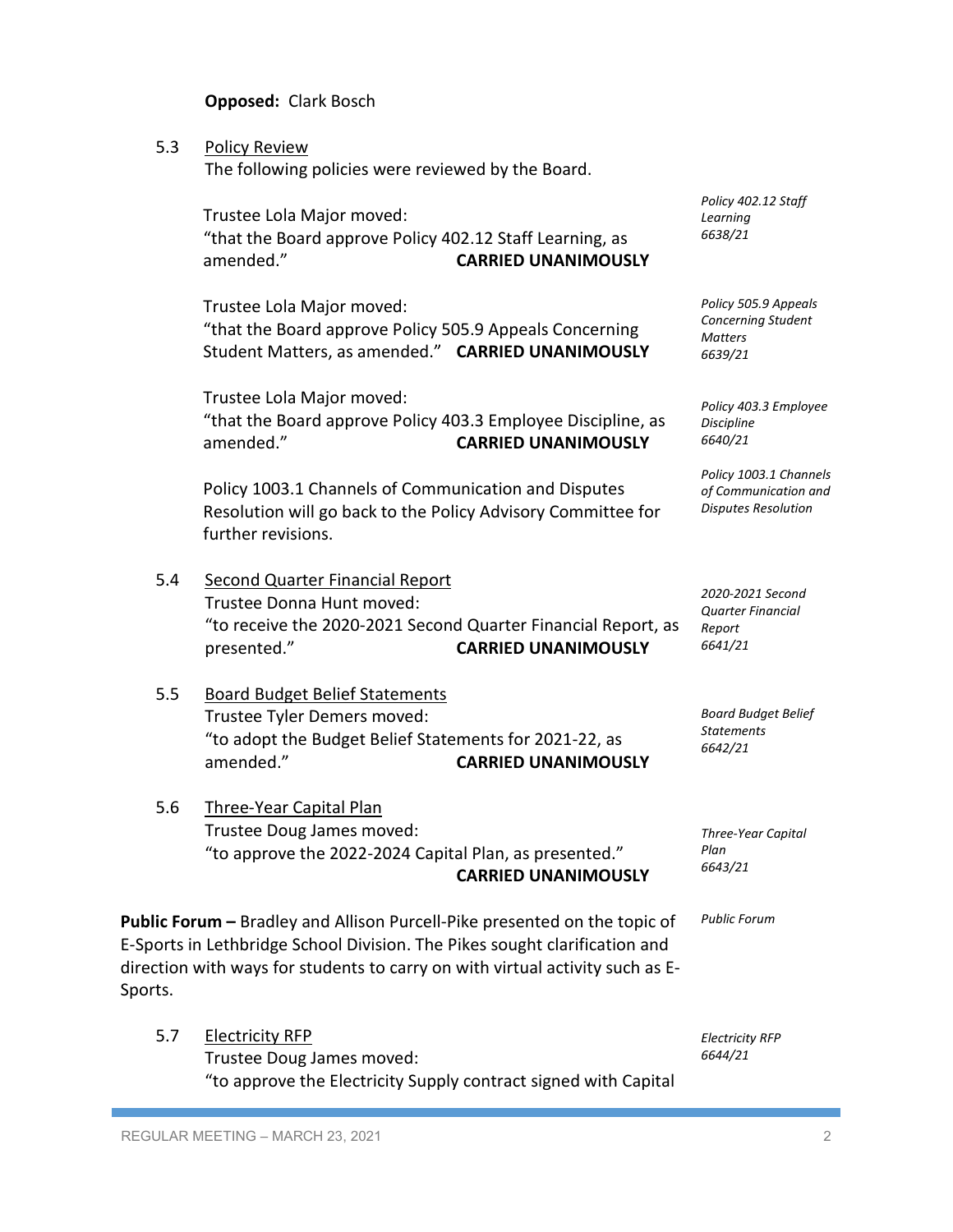Power at \$55.45/MWh from July 1, 2022 to December 31, 2026." **CARRIED UNANIMOUSLY**

- 5.8 Performance Infrastructure Program This was postponed to a special meeting to be held in the near future.
- 5.9 Pandemic Plan

The Board reviewed the data and trends of the COVID-19 impact in Lethbridge School Division schools. Active Lethbridge cases went from 175 in February to 502 in March. At a Division level, we have 144 staff and over 1600 students in quarantine. The Board extends its appreciation to the staff who continue to deliver quality learning both in school and at home. We recognize the challenge to families when their children are quarantined and are incredibly thankful that we can work together to support children in Lethbridge. We continue to look at information on an ongoing manner and will be reviewing trends again after Easter break. The Pandemic Plan is now available on the Division website.

6. Division Highlights

Doug was a part of an interview committee for principalships. Donna attended the City of Lethbridge Healthy Lethbridge Wellness meeting and the Canadian Mental Health Association virtual conference.

Tyler offered kudos to Bradley Pike for coming to the Public Forum. Christine enjoyed the tour of the new school.

### 7. Public Forum Response

7.1 Public Forum Response Response to Allison Purcell-Pike was included in the agenda.

#### 8. Information Items

8.1 Board Chair Report

CMHA Virtual Conference was attended by Christine Light, Jan Foster and Donna Hunt. It was timely information.

Capital Project Announcement: Minister's visit on Saturday, March 13, 2021 at Dr. Plaxton School where the new Garry Station school was announced.

8.2 Associate Superintendent Reports 8.2.1 Business Affairs

*Performance Infrastructure Program*

*Pandemic Plan*

*Division Highlights*

*Public Forum Response*

*Information Items Board Chair Report*

*Associate Superintendent Reports Business Affairs*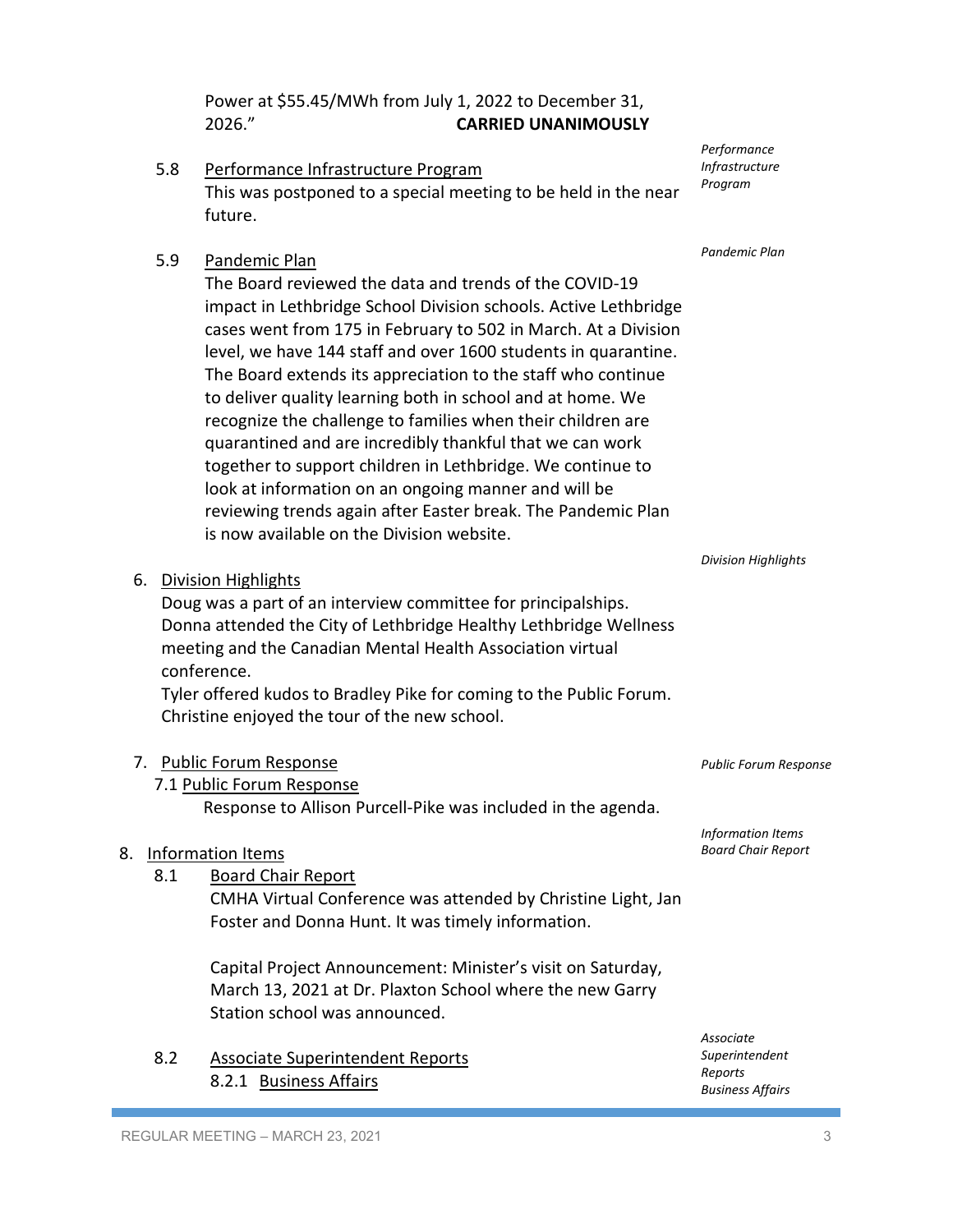|                                                       |                |       | Associate Superintendent Christine Lee provided a<br>written Business Affairs report.                                                                                                      |                                                  |
|-------------------------------------------------------|----------------|-------|--------------------------------------------------------------------------------------------------------------------------------------------------------------------------------------------|--------------------------------------------------|
|                                                       |                |       | 8.2.2 Human Resources<br>Associate Superintendent Mike Nightingale provided a<br>written Human Resources report.                                                                           | Human Resources                                  |
|                                                       |                | 8.2.3 | <b>Instructional Services</b><br>Associate Superintendent Morag Asquith provided a<br>written Instructional Services report.                                                               | <b>Instructional Services</b>                    |
|                                                       |                |       | 8.3 Superintendent Reports<br>8.3.1 Board Priorities Report<br>Board Priorities were included in the agenda.                                                                               | Superintendent Report<br><b>Board Priorities</b> |
| <b>Meeting Extension</b><br>Trustee Donna Hunt moved: |                |       | <b>Meeting Extension</b><br>6645/21                                                                                                                                                        |                                                  |
|                                                       |                |       | "to extend the meeting beyond 6:00 p.m." CARRIED UNANIMOUSLY                                                                                                                               |                                                  |
|                                                       |                |       |                                                                                                                                                                                            | Acknowledgements of<br>Excellence                |
|                                                       |                | 8.3.2 | <b>Acknowledgements of Excellence</b><br>Gilbert Paterson Middle School, Galbraith Elementary<br>School and Park Meadows Elementary School highlights<br>were included in the agenda.      |                                                  |
|                                                       |                |       | 8.3.3 Calendar of Events<br>The Calendar of Events was included in the agenda.<br>Committee of the Whole moved to April 19, 2021.<br>Addition of March 31 <sup>st</sup> is Green Shirt Day | Calendar of Events                               |
|                                                       |                |       |                                                                                                                                                                                            | Reports                                          |
| 9.                                                    | <u>Reports</u> |       | 9.1 Division School Council - March 1, 2021<br>Trustee Christine Light provided an oral report from the Division<br>School Council meeting held March 1, 2021.                             | <b>Division School Council</b>                   |
|                                                       | 9.2            |       | Facilities Committee - March 2, 2021<br>Trustee Doug James provided a written report from the<br>Facilities Committee meeting held March 2, 2021.                                          | <b>Facilities Committee</b>                      |
|                                                       | 9.3            | 2021. | Poverty Intervention Committee - March 3, 2021<br>Trustee Christine Light provided a written report from the<br>Poverty Intervention Committee meetings held March 3 & 17,                 | Poverty Intervention<br>Committee                |
|                                                       |                |       |                                                                                                                                                                                            | <b>ATA Local Council</b>                         |